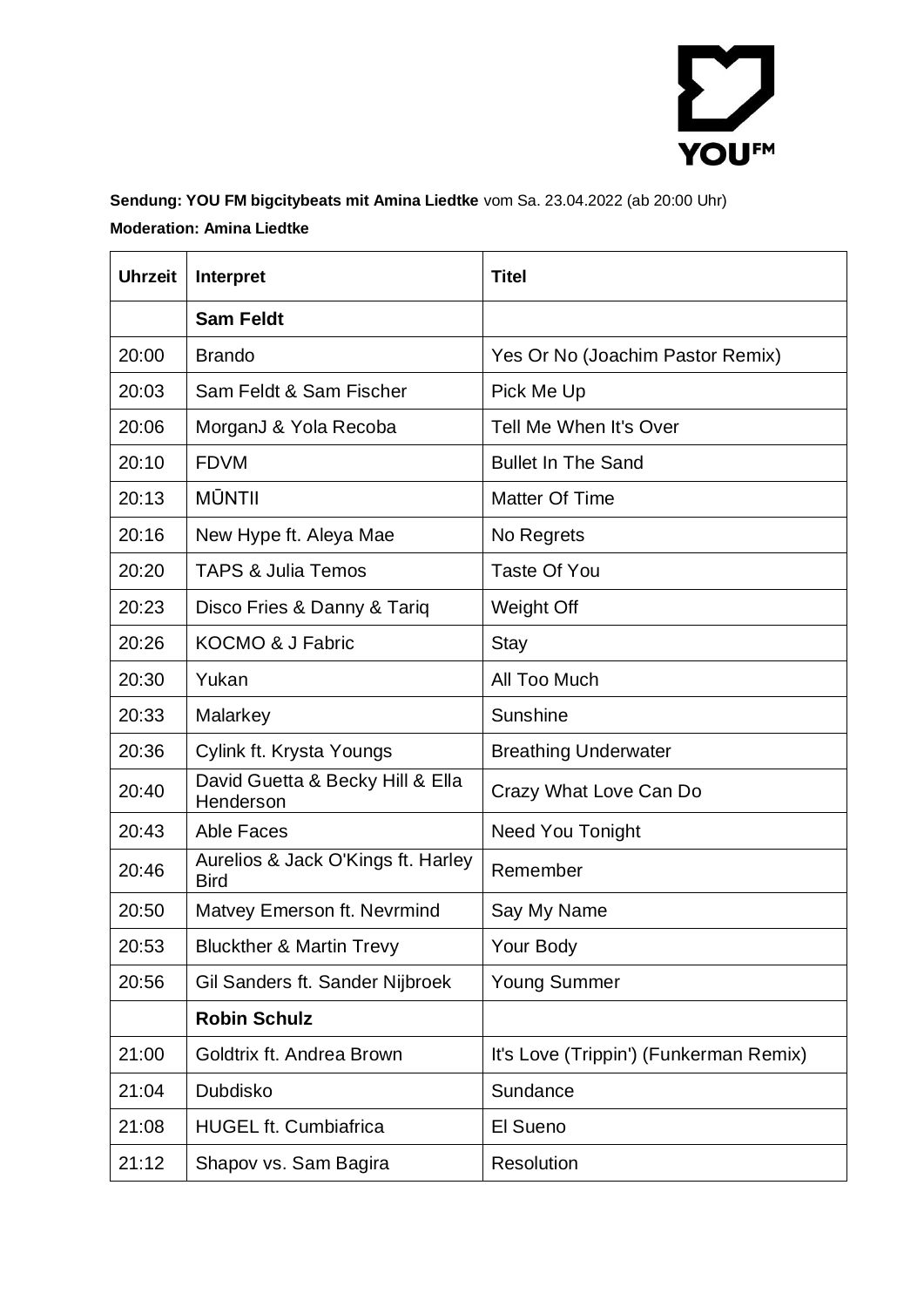# YOUFM

| 21:16 | Topic & Robin Schulz & Nico<br>Santos & Paul van Dyk | In Your Arms (For An Angel)                         |
|-------|------------------------------------------------------|-----------------------------------------------------|
| 21:20 | Sorana & David Guetta                                | redruM (MistaJam Remix)                             |
| 21:24 | Choomba                                              | White Mercedes (DONT BLINK Remix)                   |
| 21:28 | Kevin Aleksander                                     | Ducka Ducka (I'm All Fine)                          |
| 21:32 | <b>NuKey</b>                                         | Free Your Mind                                      |
| 21:36 | <b>Breakdlaw</b>                                     | Paint Me Like A French Girl                         |
| 21:40 | Dimitri Vangelis & Wyman vs.<br>Paul Green           | Urus                                                |
| 21:44 | <b>BURNS</b>                                         | Talamanca (Robin Schulz Remix)                      |
| 21:48 | <b>BYOR &amp; Alle Farben &amp; Damien</b><br>N-Drix | Hands Up                                            |
| 21:52 | <b>Chris Lake &amp; NPC</b>                          | A Drug From God                                     |
| 21:56 | Ed Sheeran X Martin Solveig &<br><b>GTA</b>          | Intoxicated Habits (Rudeejay & Da Brozz<br>Bootleg) |
|       | <b>Don Diablo</b>                                    |                                                     |
| 22:00 | <b>OBS</b>                                           | Ready Or Not                                        |
|       |                                                      |                                                     |
| 22:03 | Oomloud                                              | It's Tricky                                         |
| 22:06 | Hayden James & Cassian ft. El-<br>derbrook           | On Your Own                                         |
| 22:10 | Nora Van Elken                                       | <b>Just A Dream</b>                                 |
| 22:13 | Holseek ft. Might Delete Later                       | Paris                                               |
| 22:16 | Palpatune                                            | Outrun                                              |
| 22:20 | <b>BVRRN &amp; Trypbox</b>                           | Runaway                                             |
| 22:23 | Manu Dia                                             | Often Inside                                        |
| 22:26 | Mayxer                                               | Counterpart                                         |
| 22:30 | Ekonovah                                             | Sycamore                                            |
| 22:33 | Habstrakt & Nitepunk                                 | Point                                               |
| 22:36 | SIKS & HDN ft. Wolfgang                              | Feel It                                             |
| 22:40 | Titanz                                               | To The Edge                                         |
| 22:43 | JaySounds & Dave Winnel                              | Stimulate                                           |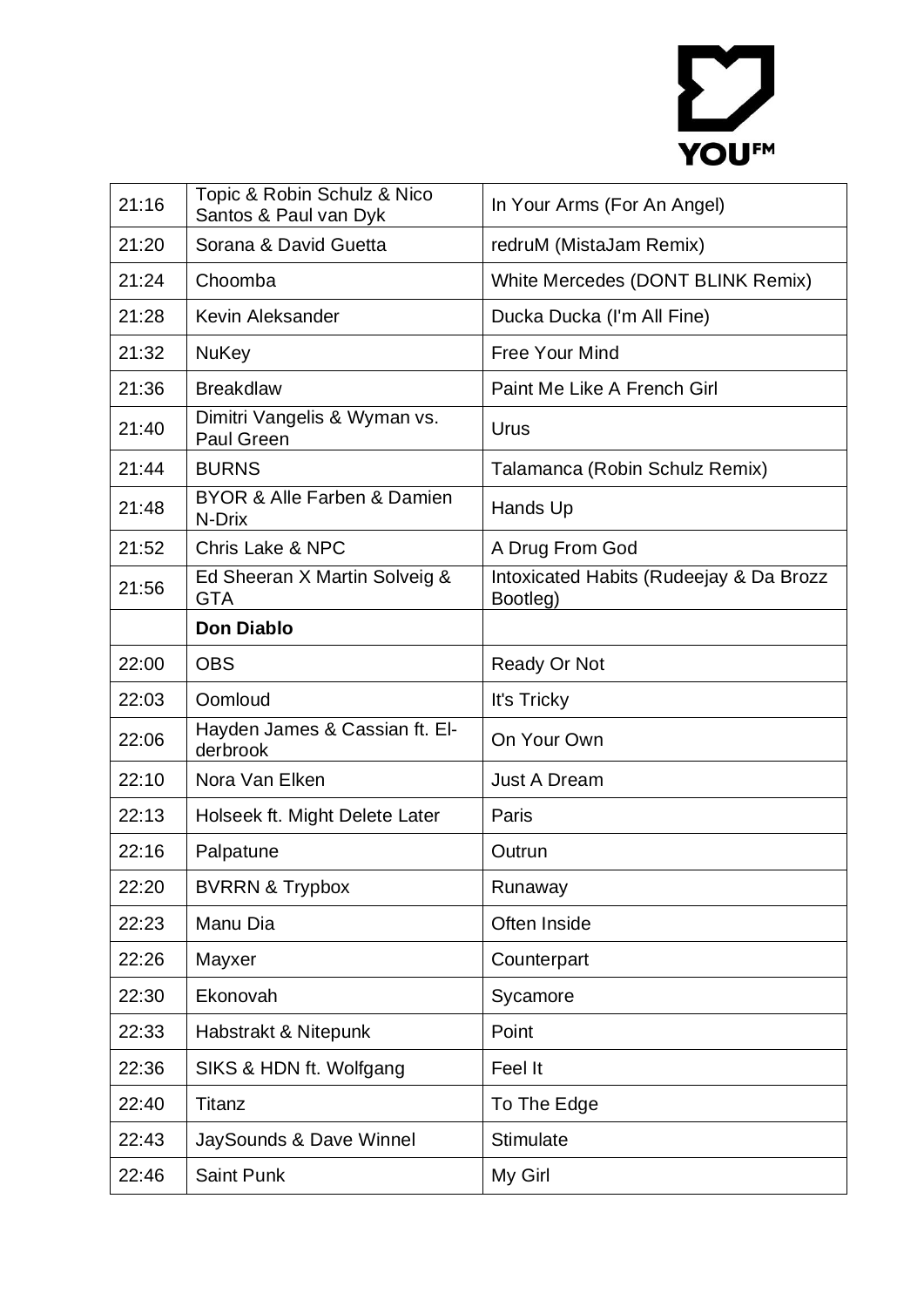# YOUFM

| 22:50 | Mazara                                                        | <b>Your Mind</b>                                                |
|-------|---------------------------------------------------------------|-----------------------------------------------------------------|
| 22:53 | Silvershore                                                   | Moving                                                          |
| 22:56 | AlphaHuntz                                                    | <b>Tainted</b>                                                  |
|       | <b>David Guetta</b>                                           |                                                                 |
| 23:00 | David Guetta & Becky Hill & Ella<br>Henderson                 | Crazy What Love Can Do (extended)                               |
| 23:04 | NERVO, Nataliya Nikitenko                                     | Unbreakable (Extended Mix)                                      |
| 23:09 | Steve Bug                                                     | Back To '95 Original Version (CLEAN)                            |
| 23:13 | <b>Biscits</b>                                                | The Judge (Extended Mix)                                        |
| 23:18 | <b>KREAM x Jake Tarry</b>                                     | Once Again (Extended Mix)                                       |
| 23:23 | Dennis Beutler & Fab Massimo                                  | Under The Lights (Extended Mix)                                 |
| 23:27 | Deetron                                                       | Glass                                                           |
| 23:32 | David Guetta & Afrojack feat.<br>Missy Elliott, Bia & Doechii | <b>Trampoline (David Guetta Street House</b><br>Remix extended) |
| 23:36 | <b>Boston George</b>                                          | Lazer Floyd (Original Mix) [Phonypoly<br>Music]                 |
| 23:41 | D-Formation & Masella                                         | Mitra (Original Mix)                                            |
| 23:46 | Harry Diamond & K-MRK                                         | Orbit (Extended Mix)                                            |
| 23:50 | Hardwell                                                      | Into The Unknown                                                |
| 23:55 | Motez                                                         | Submission (Extended Mix)                                       |
|       | <b>R3HAB</b>                                                  |                                                                 |
| 00:00 | R3HAB                                                         | My Pony                                                         |
| 00:03 | RetroVision                                                   | <b>LET'S ROCK</b>                                               |
| 00:06 | Armin van Buuren & Billen Ted<br>feat. JC Stewart             | Come Around Again                                               |
| 00:10 | Bingo Players feat. Sarah de<br>Warren                        | State Of Mind (Guz Remix)                                       |
| 00:13 | Henry Fong                                                    | Morena                                                          |
| 00:16 | Jay Hardway feat. Stealth                                     | My Sweet Heaven                                                 |
| 00:20 | Hardwell                                                      | Into The Unknown                                                |
| 00:23 | Mr. Belt & Wezol, Gamuel Sori                                 | Genesis                                                         |
| 00:26 | <b>Cat Dealers &amp; HRRTZ</b>                                | Stronger                                                        |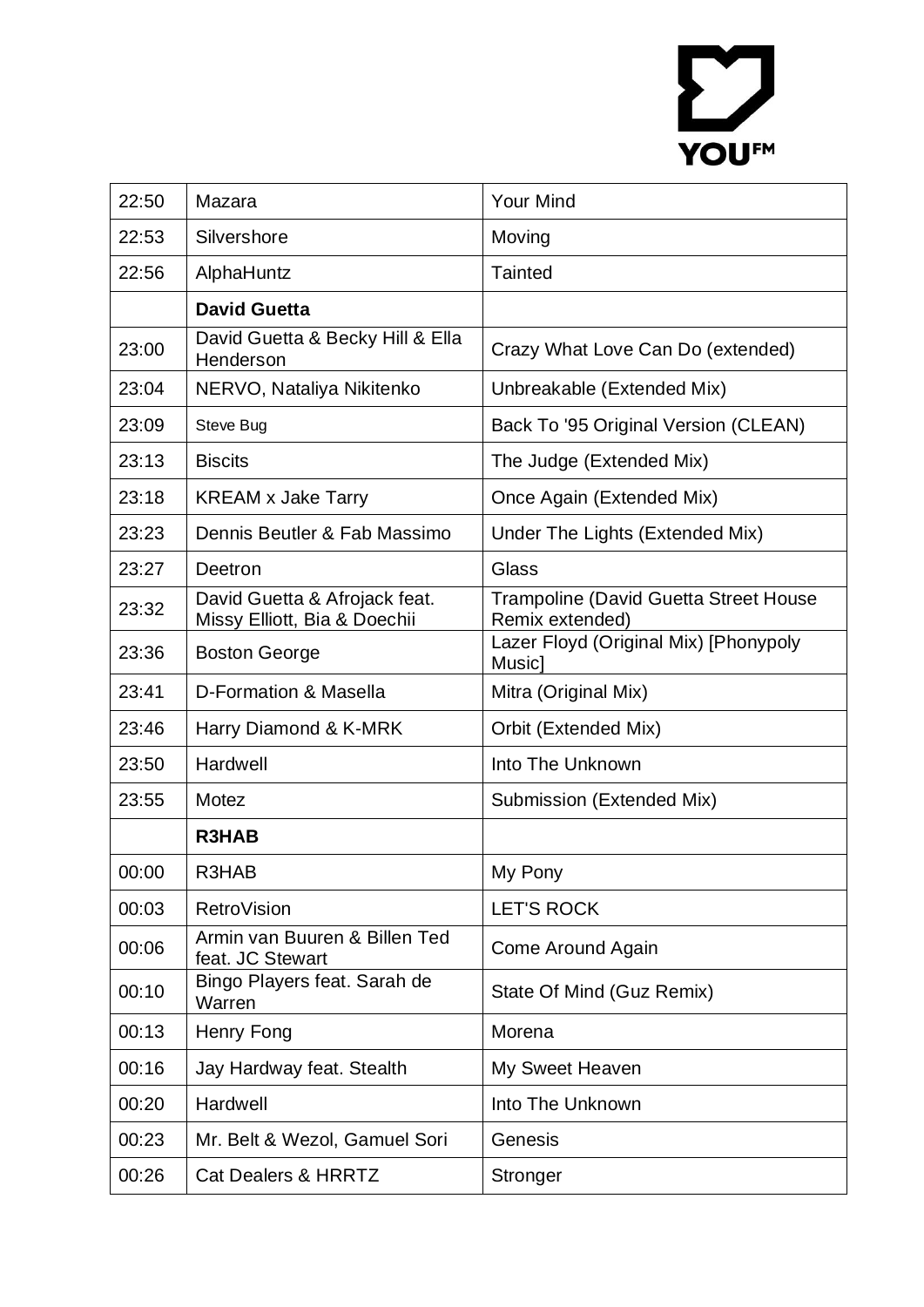# YOU<sup>FM</sup>

| 00:30 | Zaxx feat. Olivera                | <b>Skin Connection</b>                 |
|-------|-----------------------------------|----------------------------------------|
| 00:33 | Oomloud                           | It's Tricky                            |
| 00:36 | Crazy Donkey feat. of Mercury     | New Highs                              |
| 00:40 | Angemi, D-wayne & Kess Ross       | <b>Hate You</b>                        |
| 00:43 | Sandro Silva, No ONe, Brace       | La Vida Loca                           |
| 00:46 | <b>Justus</b>                     | Tunnel                                 |
| 00:50 | Bruno Be & Zerky feat. Leiner     | <b>Soldiers</b>                        |
| 00:53 | R3HAB, Mr Eazi & Wafia            | I Wanna Run Away (Jonasu Remix)        |
| 00:56 | R3HAB & Kelvin James              | Downtown (All that MTRS Remix)         |
|       | <b>Fedde Le Grande</b>            |                                        |
| 01:00 | Moka Nola                         | Reckless (12 Inch Mix)                 |
| 01:02 | Lenno ft. James Tone              | Hold U                                 |
| 01:05 | Firebeatz                         | Don't Stop Moving                      |
| 01:08 | <b>KREAM &amp; Jake Tarry</b>     | Once Again                             |
| 01:10 | <b>Josh Green</b>                 | Red & Blue                             |
| 01:13 | Tim Hox                           | Scaenicus                              |
| 01:16 | <b>NUZB &amp; Noola</b>           | <b>Like That</b>                       |
| 01:19 | Carola                            | Luchadora                              |
| 01:21 | <b>Cheyenne Giles</b>             | Games                                  |
| 01:24 | Dirty Palm ft. Emma Lx            | <b>Priorities</b>                      |
| 01:27 | <b>Martin Garrix &amp; Vluarr</b> | Reboot                                 |
| 01:30 | <b>HYPERCREW</b>                  | Never Leave                            |
| 01:32 | Costel van Dein                   | <b>Bottles</b>                         |
| 01:35 | Donero                            | We Only Got Tonight                    |
| 01:38 | Mazara                            | Your Mind                              |
|       |                                   |                                        |
| 01:41 | Fedde Le Grand ft. Mr. V          | Back & Forth (Lion & Vencor Remix)     |
| 01:43 | Mousse T ft. Hot 'N' Juicy        | Horny (Ravekings & SandPokers Bootleg) |